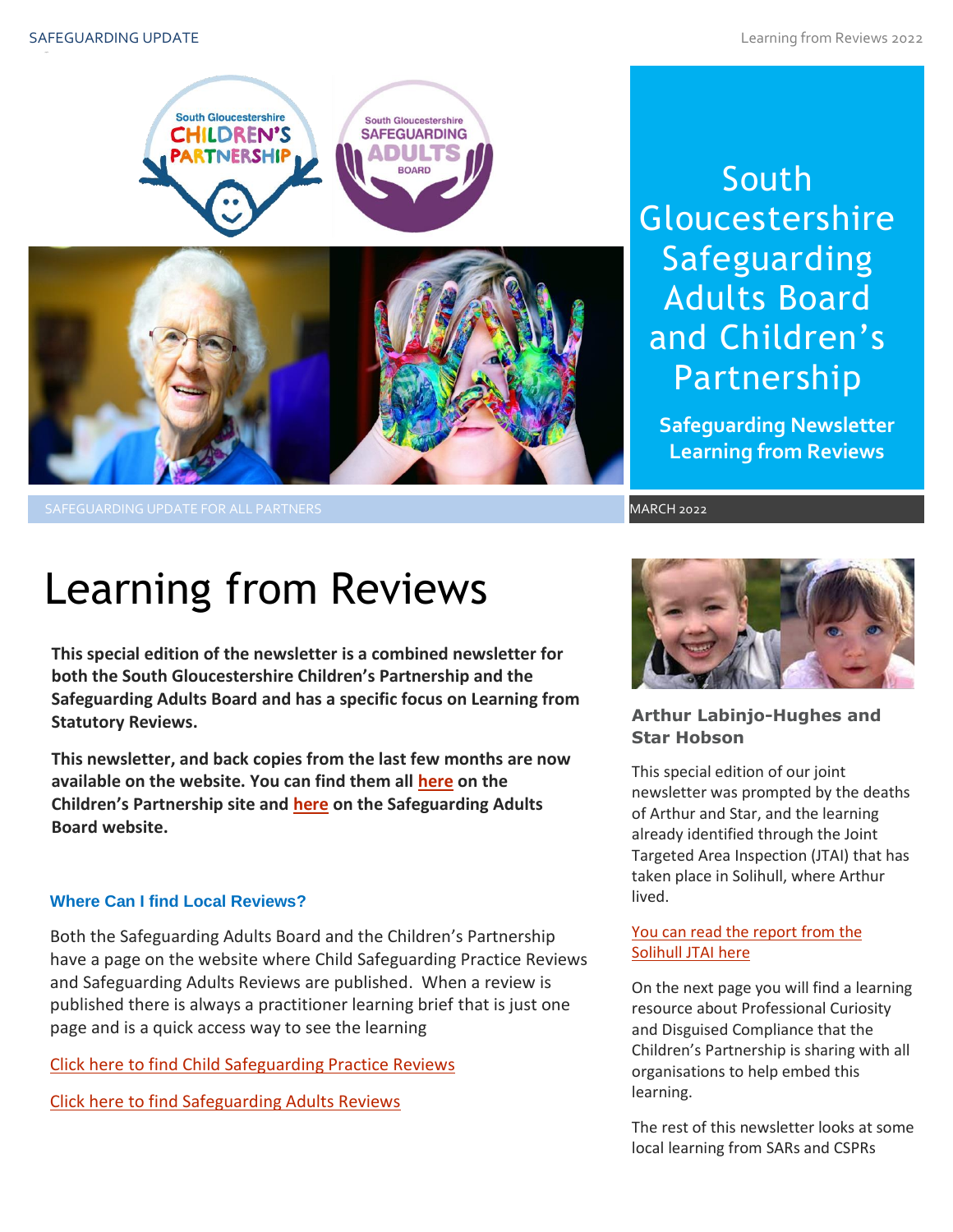# **Professional Curiosity & Disguised Compliance**



Key learning has already been established following the deaths of Arthur Labinjo- Hughes and Star Hobson. We are still waiting for the National Review to be published but it is clear that two themes have already emerged. **Professional Curiosity and Disguised Compliance.**

In the future, when the full learning is available there will be opportunities to attend sessions to explore what we can do differently – but we need to start embedding learning straight away on these themes.

A powerpoint resource has been produced that the Children's Partnership is encouraging you to use with your organisations. Think about how you will use this. Here are some ideas:

- $\checkmark$  Share in a Team meeting and discuss the impact on the team and staff roles
- $\checkmark$  Use the slides in supervision
- $\checkmark$  Arrange a session to deliver a workshop for your organisation virtual or face-to-face
- $\checkmark$  Add the slides to an online learning portal you use in your organisation

# **[You can access the powerpoint resource here](https://view.officeapps.live.com/op/view.aspx?src=http%3A%2F%2Fsites.southglos.gov.uk%2Fsafeguarding%2Fwp-content%2Fuploads%2Fsites%2F221%2F2015%2F05%2FProfessional-Curiosity-and-Disguised-Compliance-feb-22-Final-002.pptx&wdOrigin=BROWSELINK)**

We really need feedback to help the Children's Partnership know how you have used this resource. Please take a few minutes to tell us how you used the resource and about its impact.

## **[Give your feedback here](https://forms.office.com/Pages/ResponsePage.aspx?id=Up6wZK2HvkaX0tlt0G861Ajw675Rt2VGh1eDqrlSyU1URDNFOEpTT0wyUFVTQzdIS0dLNEVVMU1WRS4u)**

# **Learning from 'Mrs Y'**

Mrs Y is a Discretionary Safeguarding Adults Review (SAR) that took place in January 2022 in South Gloucestershire.

SARs happen when the Care Act Criteria is met and in addition to the harm to an adult there is learning about the way we worked together.



Mrs Y is a lady in her 50s who had been living at home with a package of care due to disability but had often refused care and spent most of her time in bed. The Care Provider gave notice and ultimately Mrs Y moved into a Care home. There were concerns raised about neglect and self-neglect.

Mrs Y could have been offered an independent advocate – always consider this when working with an adult – even if there is a family member who is taking this role.

[Click this box for details](https://swanadvocacy.org.uk/easy-read/south-gloucestershire/)

How do we work with someone who is [capacitated but makes](http://sites.southglos.gov.uk/safeguarding/wp-content/uploads/sites/221/2015/05/Self-neglect-guidance-2019.pdf)  unwise decisions and their health is deteriorating?

Click this box for Self-Neglect Guidance

Think about referring to the Creative [Solutions Board when](https://sites.southglos.gov.uk/safeguarding/wp-content/uploads/sites/221/2015/05/Creative-Solutions-Practitioner-briefing-note-final.pdf)  a situation seems stuck or difficult

Click this box to find out more



Spend five minutes reading the one-page learning brief about Mrs Y and think about how to share this learning with your team

**[Read about Mrs Y here](http://sites.southglos.gov.uk/safeguarding/wp-content/uploads/sites/221/2015/05/Mrs-Y-Discretionary-SAR-Learning-Brief-Draft-January-2022.pdf)**